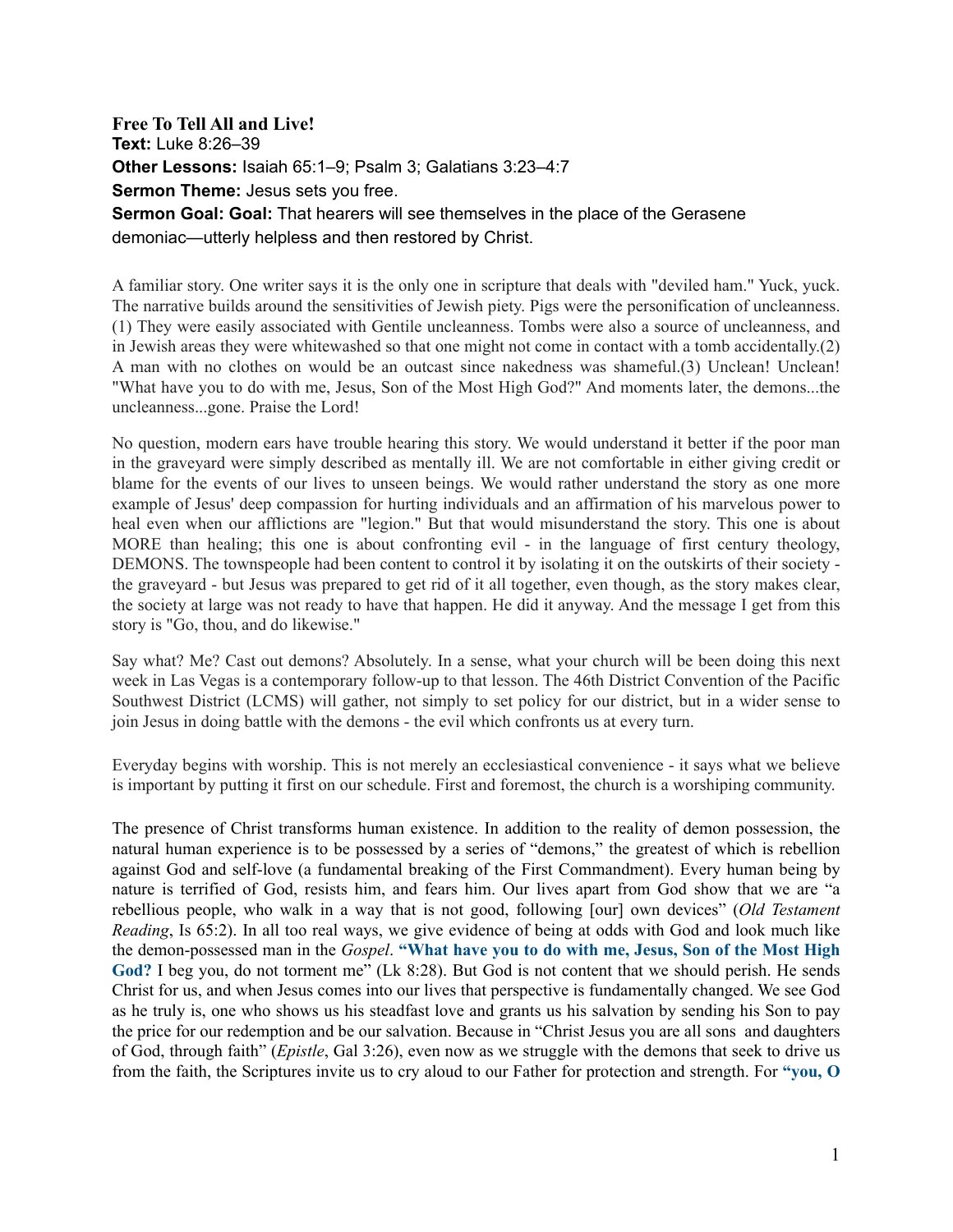## **Lord, are a shield about me, my glory, and the lifter of my head. I cried aloud to the Lord, and he answered me from his holy hill"** (*Psalm* 3:3–4).

Doing battle with demons. It is part of what Jesus does. It is part of what we as Christ's church do. As they are being fought, these battles are not pretty. There is pain. Sometimes pigs die. But evil, by its very nature is destructive, so pain should be expected. No wonder society at large is uncomfortable with the process, even to the extent of asking Jesus to leave.

In the first century, demons were a scary business. They were thought to be able to take control of natural processes and often were thought to take possession of persons or control their fate. The demons could enter a person through the ears, nose, or mouth. Amulets, magic, sacrifices, and rituals were needed if one were to have any hope of appeasing or escaping these spiritual powers. But then we meet Jesus and find that HE has a power these demons cannot match.

For most people today, demon possession may bring up memories of the old movie *The Exorcist* or pictures of mental illness. But for the people of Jesus' time—indeed, for Jesus himself—demon possession was a present reality. The world was a very dangerous place, as Luke 8 makes clear. Through the Word of Jesus, the disciples have just escaped certain destruction. Caught by a storm on the unpredictable Sea of Galilee, they have seen Jesus' power and authority over the tempests of nature. Now they are about to see Jesus exercise his power and authority over a spiritual storm—the hurricane of demonic power over human beings. Not only do the winds and water obey him, but his power, grace, and mercy are able even to restore that which human sin has destroyed.

## The Abiding Presence of Christ Transforms Human Experience.

It's as Jesus will say in Mt 28:18–20: "All authority in heaven and on earth has been given to me. Go therefore and make disciples of all nations, baptizing them in the name of the Father and of the Son and of the Holy Spirit, teaching them to observe all that I have commanded you. And behold, I am with you always, to the end of the age."

Does the story of the Gerasene demoniac speak to OUR day as it did its own? Absolutely! To the church which battles the demons of social evil, the message is there is hope in Jesus. To individuals for whom there is an everyday battle ongoing with the demon of depression, the message is there is hope in Jesus. To those who battle the demon of fear, the message is there is hope in Jesus. Those who fight the demon of addiction, the message is there is hope in Jesus. And to those who have SO MANY BATTLES going on against SO MANY DEMONS that their name is LEGION, the message is there is hope in Jesus.

Christ's presence transforms demon possession (or possession by **our** "demons") into being clothed and in our right minds.

The Gerasene demoniac is more like us than we may realize (vv 26–30).

This poor man was tormented by a legion of demons, that is, three to six thousand demons!

For a long time he had worn no clothes, he had not lived in a house, and even shackles and chains could not hold him.

He was experiencing a living death, even literally—a life among the tombs

Imagine the depth of this man's burden and defenselessness and vulnerability.

We, as sinners, are also troubled by "demons."

Our "demons," too, can be a life of isolation—from God and other people. Behind them is always rebellion against God, and they can take forms of temper, temptations, abuses, and abuse.Alcohol and drug abuse are just two examples.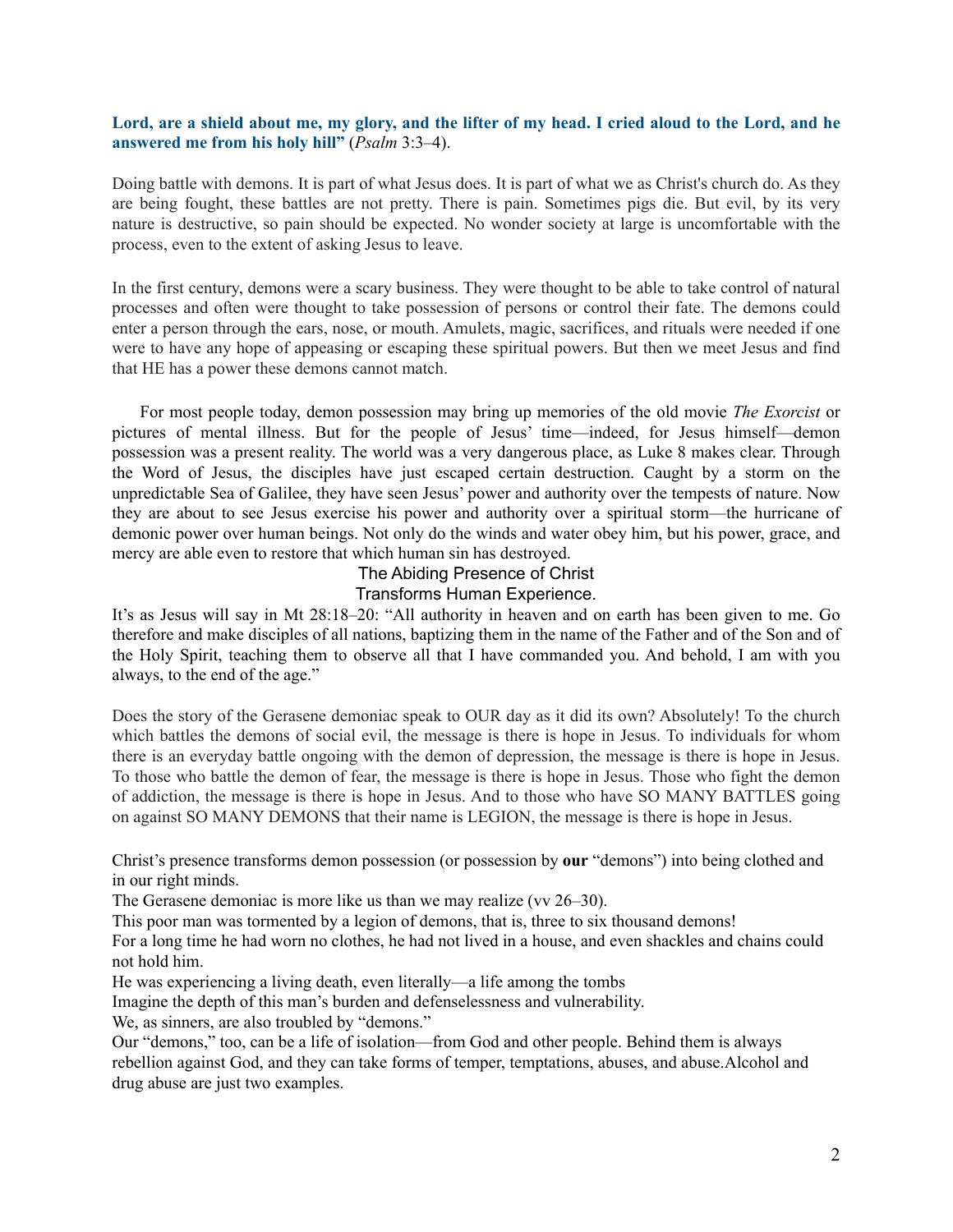We were also utterly and completely helpless to change our situation. The fetters of the Law only enrage us. The Law was not meant to be the means for human beings to save themselves (Epistle, Gal 3:23–25).

But the word of Christ is authoritative (Lk 4:32) to change these tragic human realities.

The merciful Christ changes all things for the better for this man (vv 32–35b). .He is clothed and in his right mind.He is restored to his Father's house.

Christ also transforms our experience.

Christ, through his perfect keeping of the Law and through his innocent suffering and death, heals human beings from the effects of sin, death, and the devil.God's kingdom is in your midst, your sins are forgiven, you are restored to God.

How does this happen? Through the preaching of Christ's authoritative Word, through the proclamation of the absolving Word, through the Word and the water in Baptism.

Clothed: in Baptism God has forgiven our sins, making us his family. He has clothed us in the robe of Christ's righteousness.

Right mind: through Christ's Word we learn the depth of his grace and mercy for us.

The center of the story is the healing, redemptive work of Jesus. Here, the man who had been naked and out of control is now found, through the presence and work of Jesus, clothed and calmly sitting at the feet of his true master. The man released from demon possession is brought under God's reign of grace in Jesus. He is spiritually healed, or saved. Here, healing and cleansing from the unclean spirit (8:29) and salvation are all part of Jesus' liberation" (Arthur A. Just Jr., *Luke 1:1–9:50* [St. Louis: Concordia Publishing House, 1996], 363). However, the response of the people is fear and rejection. Ironically, they are now in the position that the demoniac had been, though they do not recognize their reality. Even though Christ accedes to their request that he leave, he does, in vv 38–39, make provision for their ongoing hearing of his Gospel.

This is all a prelude to Mt 28:18–20.

And Christ even abides to transform rejection by continuing proclamation of the Gospel.

Jesus, having been rejected by the Gerasenes, prepares to return to Galilee. The healed demoniac hopes to follow Jesus in that physical path. Jesus, however, shows the man that just as he (Christ) is returning to preach, so he (the healed man) is also to go "and declare how much God has done for you," namely, to preach Christ. Even though the people have asked Jesus to leave, he will remain with them through the proclamation of his work given by the healed man. The narrative concludes without telling us of the man's relative success or failure, only that "he went away, proclaiming throughout the whole city how much Jesus had done for him." In this we see the parable of the sower finding its fulfillment (Lk 8:4–8).

What came of the message the longtime demoniac spoke in his town and among his neighbors? We don't know! The Bible doesn't say! Did God use it to plant faith among others who heard this man? The response does not matter so much, since the praises of Jesus are always a glorious thing, even if many people choose not to listen to them. The big thing is to hold before your eyes today the reality of the evil one, the way he seeks to destroy you and others in both body and soul, and to rejoice with all your might that Jesus has conquered him for your sake. Christ covers over